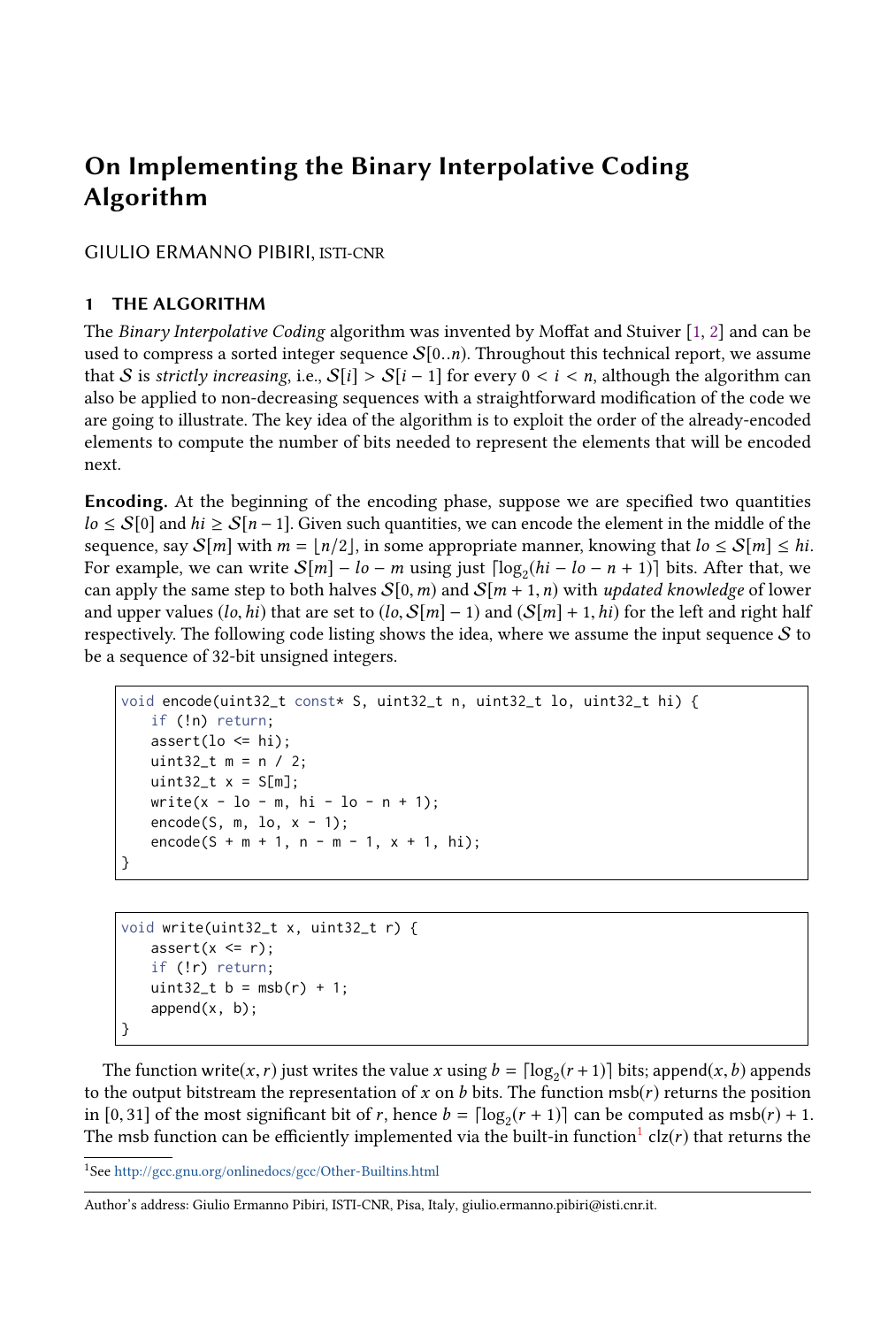number of leading zeros in r, starting at the most significant bit position. (Beware that if r is 0, the result is undefined, thus is good practice to assert  $r > 0$  to remember this.)

```
uint32_t msb(uint32_t r) {
      assert(r > 0);return 31 - \underline{\phantom{x}}\underline{\phantom{x}}builtin_clz(r);
}
```
Decoding. Decoding simply works by reversing the encoding process. The following listings illustrate the decoding algorithm. We assume that the original sequence  $S$  is decoded as an array of 32-bit unsigned integers. The function take(b) consumes b bits from the encoded bitstream and interprets them as an unsigned integer value.

```
void decode(uint32_t* S, uint32_t n, uint32_t lo, uint32_t hi) {
   if (!n) return;
   assert(lo \le hi);uint 32_t m = n / 2;
   uint32_t x = read(hi - lo - n + 1) + lo + m;S[m] = x;if (n == 1) return;
   decode(S, m, lo, x - 1);decode(S + m + 1, n - m - 1, x + 1, hi);}
```

```
uint32_t read(uint32_t r) {
   if (!r) return 0;
   uint32_t b = msb(r) + 1;uint32_t x = take(b);
   assert(x \le r);return x;
}
```
An encoding example. We now show and encoding example applied to the sequence  $S[0..12)$  $= [3, 4, 7, 13, 14, 15, 21, 25, 36, 38, 54, 62]$ . As it is always safe to choose  $l_0 = 0$  and  $h_i = S[n-1]$ , we do so, thus at the beginning of the encoding phase we have  $l_0 = 0$  and  $hi = 62$ . Since we set  $hi = S[n-1]$ , the last value of the sequence is first encoded and we process  $S[0..n-1)$  only.

Fig. [1](#page-2-0) shows the sequence of recursive calls performed by the encoding algorithm oriented as a binary tree. In each node of the tree we report the values assumed by the quantities  $m$ ,  $n$ ,  $\ell$  and hi, plus the processed subsequence and the number of bits needed to encode the middle element. By pre-order visiting the tree, we obtain the sequence of written values, that is [10, 5, 3, 3, 5, 5, 18, 8, 5, 16, 1] with associated codeword lengths [6, 4, 3, 2, 3, 3, 6, 5, 4, 5, 5]. The Interpolative code produced by the example consumes 46 bits for 11 values, that is  $46/11 = 4.18$  bits per value.

At the beginning of the decoding phase, we must know the initial value for hi (lo is known to be 0). Since we set  $hi = \mathcal{S}[11] = 62$ , we also save this value using the following write binary function, that first writes the needed bit-width b (5 bits suffice) and then write the value in binary using  $b + 1$ bits.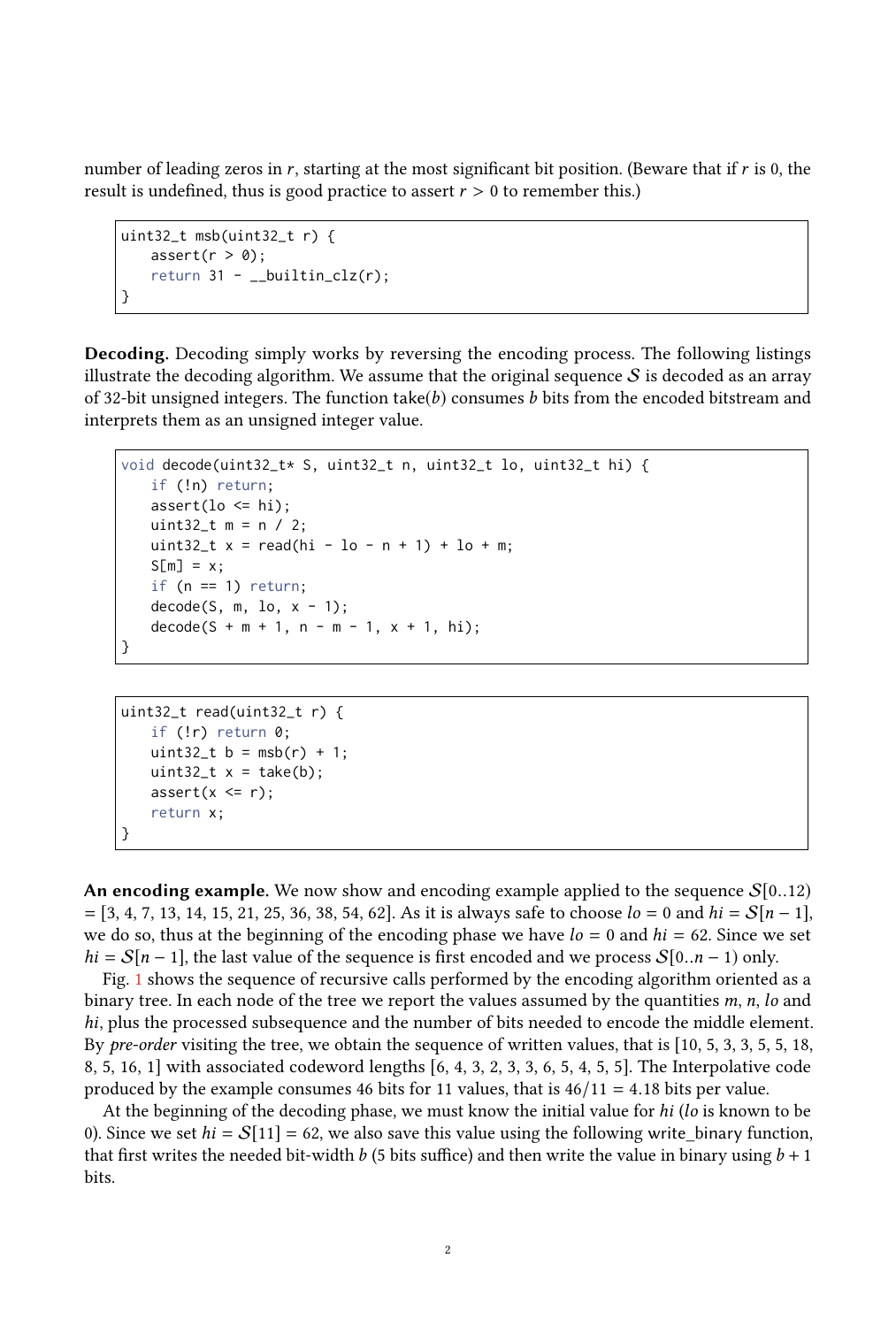<span id="page-2-0"></span>

Fig. 1. The recursive calls performed by the Binary Interpolative Coding algorithm when applied to the sequence  $\lceil 3, 4, 7, 13, 14, 15, 21, 25, 36, 38, 54 \rceil$  with initial knowledge of lower and upper bound values  $l_0 = 0$ and  $hi = 62$ . In bold font we highlight the middle element being encoded.

```
void write_binary(uint32_t x) {
   uint32_t b = 0;
   if (x) b = msb(x);
   assert(b \leq 31):
   append(b, 5);
   append(x, b + 1);}
```
Therefore, in total we consume  $46 + 5 + 6 = 57$  bits, that is  $57/12 = 4.75$  bits per value (if we also save the value of  $n$  using the write\_binary function, we consume a total of 66 bits, i.e., 5.5 bits per value). Reading the output of the write\_binary function is very easy and can be done as follows.

```
uint32_t read_binary() {
   uint32_t b = take(5);
   return take(b + 1);
}
```
Exploiting minimal binary codes. However, the encoding process obtained by the use of the simple write(x, r) function is wasteful. In fact, as discussed in the original work [\[1,](#page-7-0) [2\]](#page-7-1), more succinct encodings can be achieved with a *minimal* binary encoding. More precisely, when the range  $r > 0$ is specified, all values  $0 \le x \le r$  are assigned fixed-length codewords of size  $\lceil \log_2(r + 1) \rceil$  bits. But the more  $r$  is distant from  $2^{\lceil \log_2(r+1) \rceil}$  the more this allocation of codewords is wasteful because  $c = 2^{\lceil \log_2(r+1) \rceil} - r - 1$  codewords can be made 1 bit shorter without loss of unique decodability. Therefore we proceed as follows. We identify the range of smaller codewords, delimited by the values  $r_{lo}$  and  $r_{hi}$ , such that every value  $x \le r$  such that  $r_{lo} < x < r_{hi}$  is assigned a shorter  $([log<sub>2</sub>(r + 1)] - 1)$ -bit codeword and every value outside this range is assigned a longer one on [ $log_2(r + 1)$ ] bits. To maintain unique decodability, we first always read  $[log_2(r + 1)]$  − 1 bits and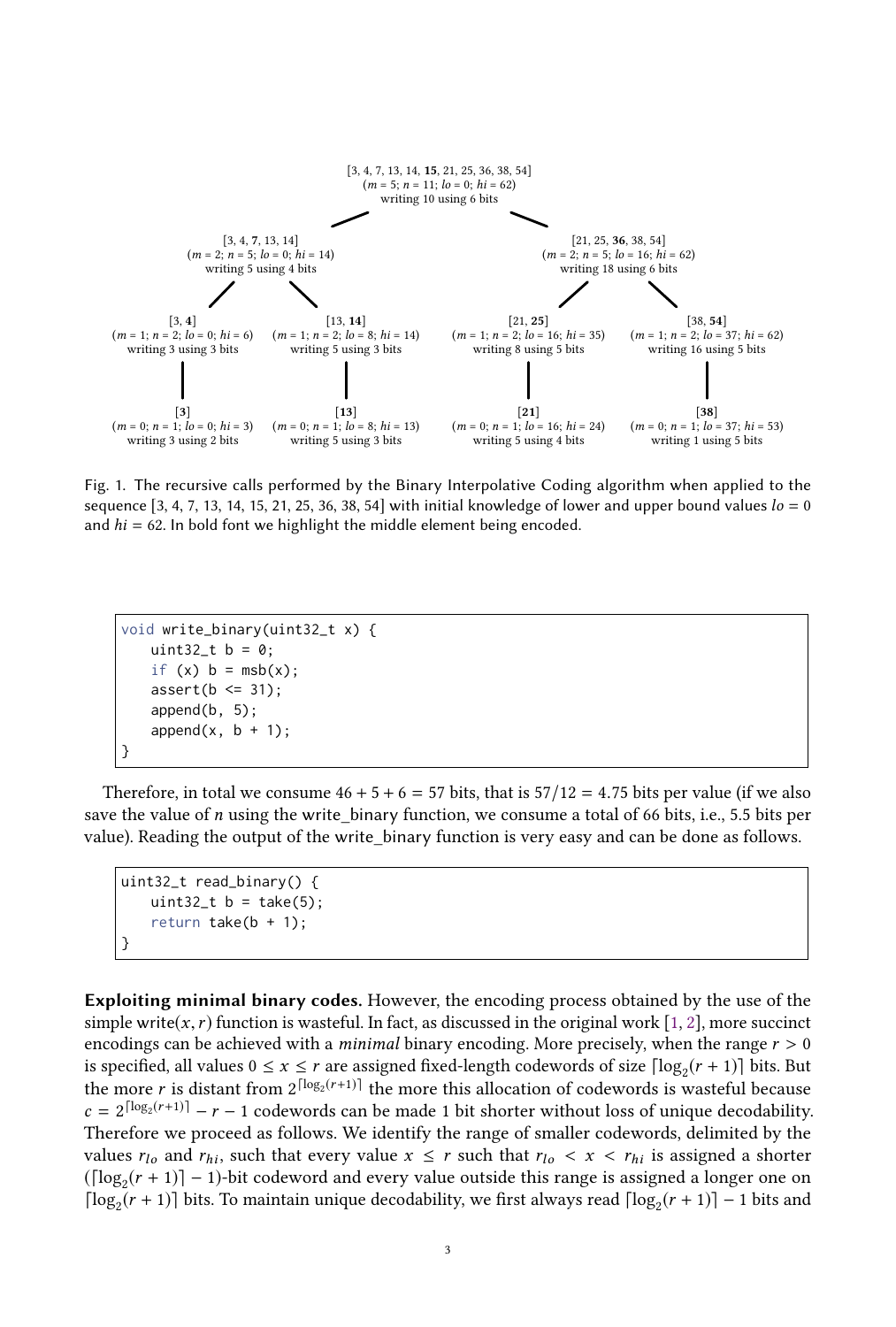<span id="page-3-0"></span>

|  |  |  |  |  |  |  |  | 0 1 2 3 4 5 6 7 8 9 10 11 12 |                             |  |  |  |  |  | 0 1 2 3 4 5 6 7 8 9 10 11 12 |  |
|--|--|--|--|--|--|--|--|------------------------------|-----------------------------|--|--|--|--|--|------------------------------|--|
|  |  |  |  |  |  |  |  |                              |                             |  |  |  |  |  |                              |  |
|  |  |  |  |  |  |  |  |                              | 0 0 0 0 0 1 1 1 1 1 1 1 1   |  |  |  |  |  | 0000111100001                |  |
|  |  |  |  |  |  |  |  |                              | 0011100001111 0011001100110 |  |  |  |  |  |                              |  |
|  |  |  |  |  |  |  |  |                              | 0101100110011 0101010101010 |  |  |  |  |  |                              |  |

Table 1. Minimal binary codeword assignment to the values in 0..12 for a left-most assignment rule (a) and a centered assignment rule (b). In bold we highlight the extra bit written/read during encoding/decoding.

interpret these as the value x. Then we check if condition  $r_{lo} < x < r_{hi}$  is satisfied: if so, we are done; otherwise, the codeword must be extended by 1 bit.

In a *left-most* minimal binary code assignment, the first  $c$  values are assigned the shorter codewords, thus  $r_{hi} = 2^{\lceil \log_2(r+1) \rceil} - r - 1$  (and we only check whether  $x < r_{hi}$  since  $r_{lo}$  is assumed to be -1). In a centre of minimal binary code assignment, the values in the centre of the range are be −1). In a centered minimal binary code assignment, the values in the centre of the range are assigned the shorter codewords, thus  $(r_l_0, r_{hi}) = (\lfloor r/2 \rfloor - \lfloor c/2 \rfloor - 1, \lfloor r/2 \rfloor + \lfloor c/2 \rfloor + 1)$  if r is even, or  $(r_{lo},r_{hi}) = (\lfloor r/2 \rfloor - \lfloor c/2 \rfloor, \lfloor r/2 \rfloor + \lfloor c/2 \rfloor + 1)$  if r is odd. The rationale behind using centered minimal codes is that a reasonable guess is to assume the middle element to be about half of the upper bound. Note that, in a centered minimal assignment, the lowest  $\lceil \log_2(r+1) \rceil - 1$  bits of the codewords assigned to integers falling outside the range  $(r_{l_o}, r_{hi})$  are always symmetric. More precisely, if  $\widehat{x}_i$  denotes such lowest bits of the integer  $x_i$ , that we have  $\widehat{x}_i = \widehat{x}_{i+r_{hi}}$  for  $i = 0, \ldots, r_{lo}$ .<br>This implies that during decoding, we can just check whether the read ([log (r+1)] – 1) bit intege This implies that, during decoding, we can just check whether the read ( $\lceil \log_2(r+1) \rceil - 1$ )-bit integer x is less than or equal to  $r_{lo}$ : if so, we must extend the codeword by 1 more bit.

For example, when  $r = 12$ , we have that  $\lceil \log_2(12 + 1) \rceil = 4$  and  $2^4 - 12 - 1 = 3$  codewords can be made 3-bit long and the remaining 10 codewords have a standard length of 4 bits. In the left-most assignment, these 3 shorter codewords are assigned to the values 0, 1 and 2; in the centered assignment, these are assigned to the values 5, 6 and 7. In the latter assignment, we thus have  $r_{lo} = 4$  and  $r_{hi} = 8$ . Notice that the lowest 3 bits of the values 0 and 8 are the same, as well as the ones for 1 and 9, 2 and 10 and so on. Therefore, we can just read a 3-bit integer and check if it is less than or equal to  $r_{lo} = 4$  to know whether we need a longer codeword or not. Table [1](#page-3-0) shows the comparison between left-most and centered minimal assignments $^2$  $^2$ .

Continuing our example in Fig. [1,](#page-2-0) using a left-most minimal assignment we have the following sequence of codeword length [5, 4, 3, 2, 3, 3, 5, 4, 3, 5, 4], resulting in a code of 41 bits (ignoring the encoding of n and  $S[n-1]$ ), thus 5 bits shorter than the one using a simple binary assignment. Lastly, the centered minimal assignment produces a further saving of 1 bit on that example sequence.

The following listings<sup>[3](#page-3-2)</sup> illustrate how we can fast encode and decode minimal binary codes for a left-most assignment and centered assignment respectively. These are the assignments used also for the example in Table [1.](#page-3-0) To experiment with such encodings, it is sufficient to replace the write (resp. read) function in the encode (resp. decode) algorithm with one of the two options shown below (and without touching anything else).

<span id="page-3-1"></span><sup>&</sup>lt;sup>2</sup>See also Table 2 from [\[2\]](#page-7-1) for another example of centered minimal codes assigned using a different rule than the one used here. In fact, it should be noted that the exact assignment of codewords is irrelevant and many assignments could be possible: what matters is to assign correct lengths and maintain the property of unique decodability.

<span id="page-3-2"></span><sup>&</sup>lt;sup>3</sup>The code is valid for little-endian architectures.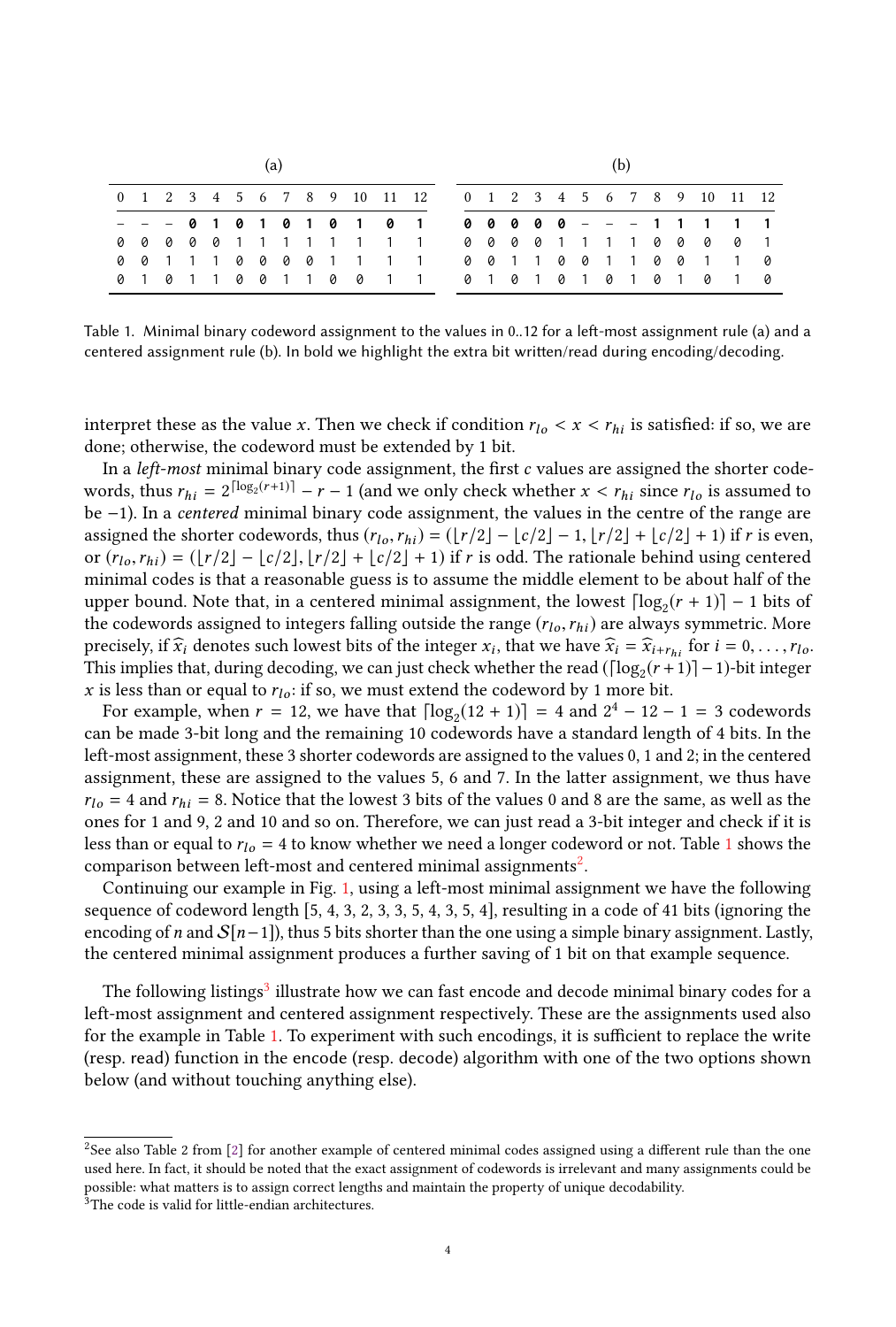```
void leftmost_write(uint32_t x, uint32_t r) {
   if (!r) return;
   assert(x \le r);uint32_t b = msb(r);
   uint32_t hi = (uint64_t(1) \ll (b + 1)) - r - 1;
   if (x < hi) append(x, b);
   else {
       x \neq hi;
       append(x \geq 1, b);
       append(x & 1, 1);
   }
}
uint32_t leftmost_read(uint32_t r) {
   if (!r) return 0;
   uint32_t b = msb(r);
   uint32_t hi = (uint64_t(1) << (b + 1)) - r - 1;
   uint32_t x = take(b);
   if (x \ge h_i) x = (x \le 1) + take(1) - hi;assert(x \le r);return x;
}
```

```
void centered_write(uint32_t x, uint32_t r) {
   if (!r) return;
   assert(x \le r);uint32_t b = msb(r);
   uint32_t c = (uint64_t(1) << (b + 1)) - r - 1;
   int64_t half_c = c / 2;
   int64_t half_r = r / 2;int64_t lo = half_r - half_c;
   int64_t hi = half_r + half_c + 1;
   if (r % 2 == 0) lo -= 1;
   if (x > 10 and x < hi) append(x, b);
   else append(x, b + 1);
}
uint32_t centered_read(uint32_t r) {
   if (!r) return 0;
   uint32_t b = msb(r);
   uint32_t c = (uint64_t(1) << (b + 1)) - r - 1;
   int64_t half_c = c / 2;int64_t half_r = r / 2;
   int64_t lo = half_r - half_c;
   if (r % 2 == 0) lo -= 1;
   uint32_t x = take(b);
   if (x \leq 10) x \neq 1 take(1) \lt k b;
   assert(x \le r);return x;
}
```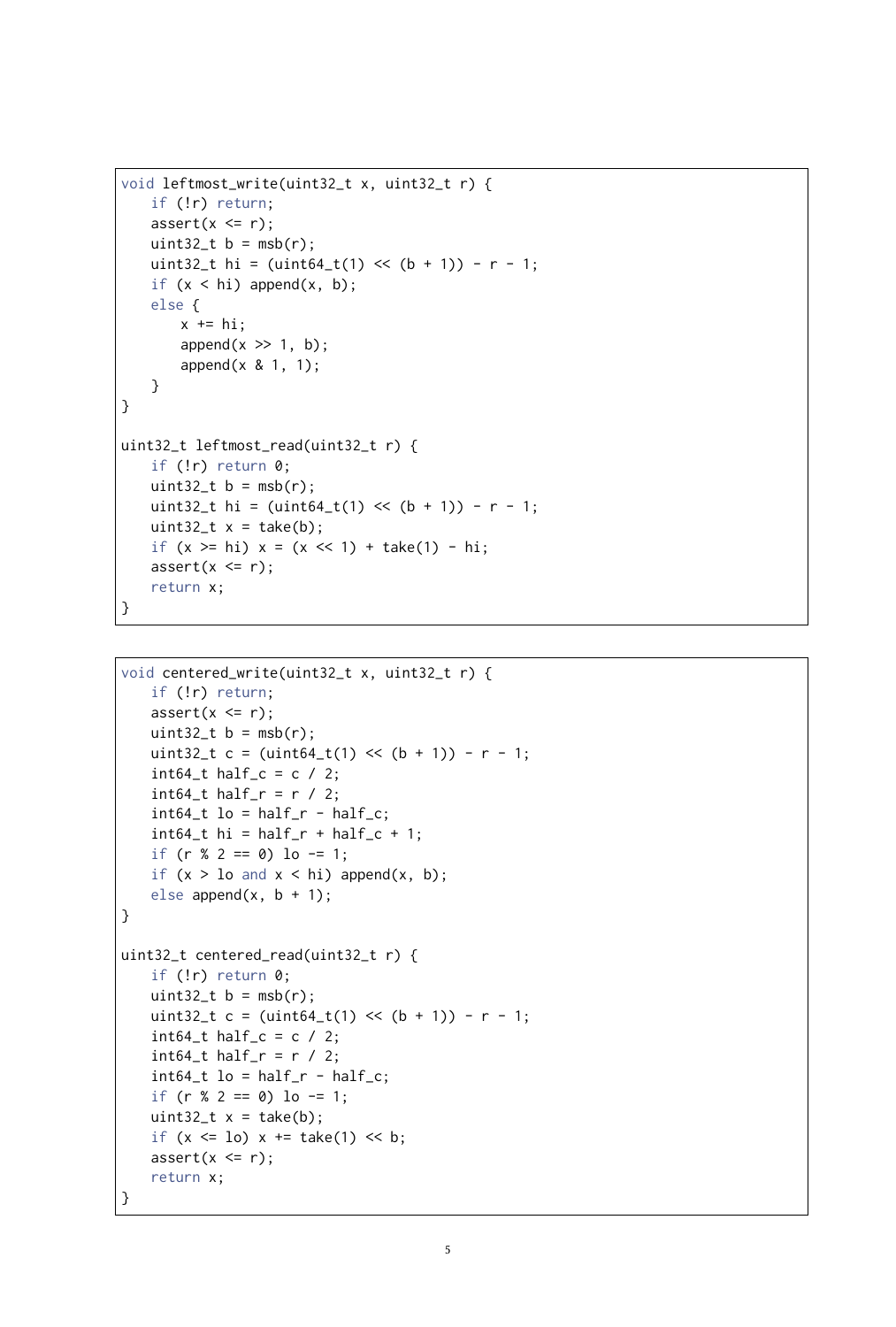Run-awareness. The recursive implementation we have shown can be made faster by stopping the recursion whenever we detect a *run*, i.e., a sequence of consecutive values: if  $hi - lo + 1 = n$ , then we stop recursion. If the condition is satisfied during encoding, we omit no bits at all. During decoding, we simply output the values  $l_0$ ,  $l_0$  + 1, ...,  $l_0$  + n − 1 with a for loop. This means that the Interpolative code can actually use codewords of 0 bits to represent more than one integer, hence attaining to a rate of less than one bit per integer – a remarkable property that makes the code very succinct for highly clustered sequences. (Since runs are handled in this way, we can also avoid checking whether r is equal to 0 in the write/read functions shown before.) The following two listings show the updated code for the encode/decode algorithm.

```
void encode(uint32_t const* S, uint32_t n, uint32_t lo, uint32_t hi) {
   if (!n) return;
   if (hi - \ln 1 = n) return; // <-- run
   assert(lo \le hi);uint32_t m = n / 2;
   uint32_t x = S[m];
   write(x - lo - m, hi - lo - n + 1);
   encode(S, m, lo, x - 1);\text{encode}(S + m + 1, n - m - 1, x + 1, hi);}
```

```
void decode(uint32_t* S, uint32_t n, uint32_t lo, uint32_t hi) {
   if (!n) return;
   assert(lo \le hi);if (hi - lo + 1 == n) { // <-- run
       for (uint32_t i = 0; i != n; ++i) out[i] = 10++;
       return;
   }
   uint32_t m = n / 2;
   uint32_t x = read(hi - lo - n + 1) + lo + m;S[m] = x;if (n == 1) return;
   decode(S, m, lo, x - 1);decode(S + m + 1, n - m - 1, x + 1, hi);
}
```
### 2 EXPERIMENTS

In this section we quantify the compression effectiveness and the sequential decoding speed achieved by the Interpolative Coding algorithm on standard and large text collections.

Source code. All our C++ code is available at [https://github.com/jermp/interpolative\\_coding.](https://github.com/jermp/interpolative_coding)

Datasets. We performed our experiments on the following datasets, whose statistics are summarized in Table [2.](#page-6-0)

- Gov2 is the TREC 2004 Terabyte Track test collection, consisting in roughly 25 million .gov sites crawled in early 2004. Documents are truncated to 256 KB.
- ClueWeb09 is the ClueWeb 2009 TREC Category B test collection, consisting in roughly 50 million English web pages crawled between January and February 2009.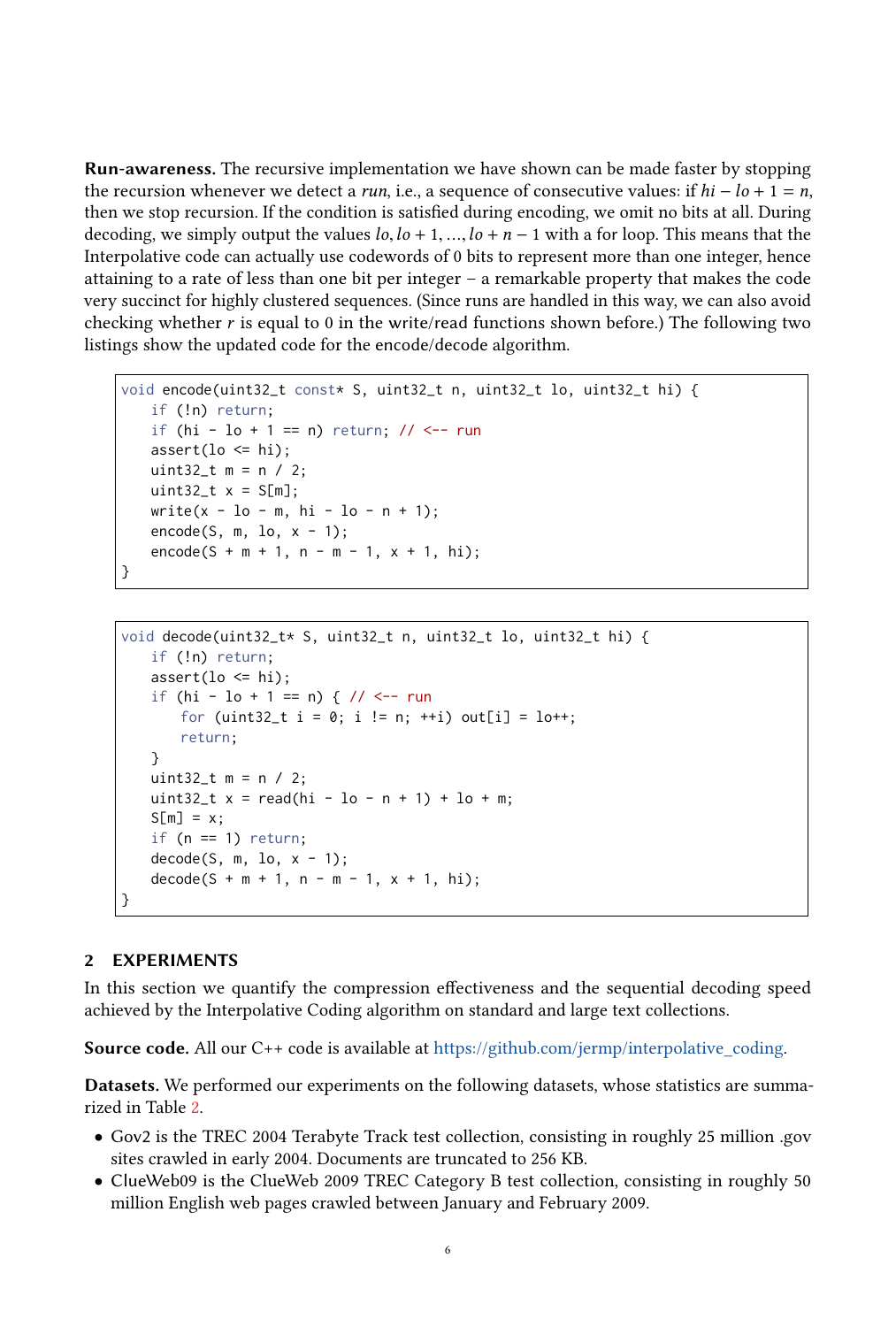<span id="page-6-0"></span>

|           | Gov2          | ClueWeb09      | <b>CCNews</b>     |
|-----------|---------------|----------------|-------------------|
| Documents | 24,622,347    | 50,131,015     | 43,530,315        |
| Sequences | 35,636,425    | 92,094,694     | 43,844,574        |
| Integers  | 5,742,630,292 | 15,857,983,641 | 20, 150, 335, 440 |
|           |               |                |                   |

Table 2. Basic statistics for the tested collections.

<span id="page-6-2"></span>

| Method                                                 | Gov2                                                        | ClueWeb09                                                   | <b>CCNews</b>                                               |  |  |  |
|--------------------------------------------------------|-------------------------------------------------------------|-------------------------------------------------------------|-------------------------------------------------------------|--|--|--|
| simple binary<br>left-most minimal<br>centered minimal | 3.532<br>$3.362 \quad (-4.81\%)$<br>$3.361 \quad (-4.85\%)$ | 4.990<br>$4.754 \quad (-4.73\%)$<br>$4.766 \quad (-4.50\%)$ | 5.502<br>$5.210 \quad (-5.31\%)$<br>$5.147 \quad (-6.47\%)$ |  |  |  |
|                                                        |                                                             |                                                             |                                                             |  |  |  |

| Table 3. Compression measured in average number of bits spent per integer. |  |  |  |  |
|----------------------------------------------------------------------------|--|--|--|--|
|                                                                            |  |  |  |  |

<span id="page-6-3"></span>

| Method                                 |      | Gov2     |      | ClueWeb09          | <b>CCNews</b> |          |  |
|----------------------------------------|------|----------|------|--------------------|---------------|----------|--|
|                                        | r.a. | not r.a. |      | r.a. not r.a. r.a. |               | not r.a. |  |
| simple binary 2.76 3.43 3.64 4.11 3.90 |      |          |      |                    |               | 4.01     |  |
| left-most minimal 4.37                 |      | 5.70     | 5.89 | 7.15               | 6.88          | 7.98     |  |
| centered minimal 4.52                  |      | 5.89     | 6.09 | 7.35               | 7 24          | 837      |  |

Table 4. Decoding time measured in average nanoseconds spent per decoded integer, for the implementation that is and is not run-aware (r.a.).

 $\bullet$  CCNews is an English subset of the freely available news from CommonCrawl<sup>[4](#page-6-1)</sup>, consisting of articles crawled from 09/01/16 to 30/03/18.

Identifiers were assigned to documents by following the lexicographic order of their URLs [\[3\]](#page-7-2).

Experimental setting and methodology. Experiments are performed on a server machine equipped with Intel i9-9900K cores ( $@3.60$  GHz), 64 GB of RAM DDR3 ( $@2.66$  GHz) and running Linux 5 (64 bits). Each core has two private levels of cache memory: 32K L1 cache (one for instructions and one for data); 256K for L2 cache. A shared L3 cache spans 16384K. We compiled the code with gcc 9.2.1 using the highest optimization setting, i.e., with compilation flags -03 and -march=native.

We encoded all sequences one after the other in a single file on disk that is then memory-mapped for decoding. We measured the time needed to decode every single integer in the test collection and report the average nanoseconds spent per decoded integer. The decoding algorithm runs on a single CPU core.

Compression effectiveness. Table [3](#page-6-2) shows the average number of bits spent per represented integer. We can see that the usage of minimal codes always improve over the simple binary codeword allocation by roughly 5%. Also, centered minimal codes may slightly improve compression with respect to the left-most assignment, as we can observe on Gov2 and CCNews.

<span id="page-6-1"></span><sup>4</sup><http://commoncrawl.org/2016/10/news-dataset-available>